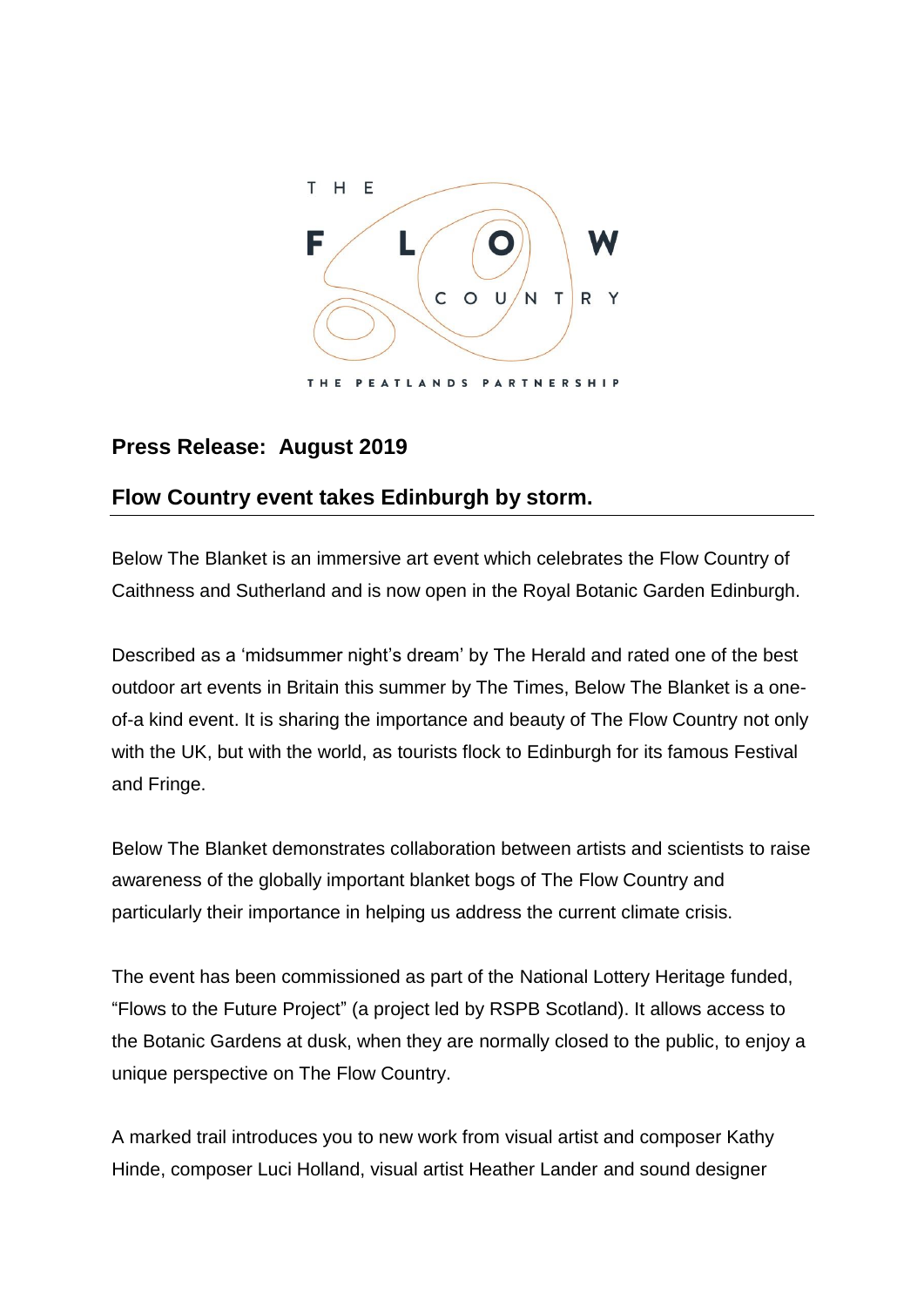Matthew Olden. Artwork takes a range of forms, from umbrellas filled with the song of the skylark, to music created from data gathered by scientists working in the Flow Country and to neon sculptures inspired by Sphagnum moss, an essential peatforming and carbon capturing plant.

Below The Blanket also features the premiere performances of a choral work composed by Malcolm Lindsay. On the 16th and 23rd of August, Scotland's leading baroque ensemble, the Dunedin Consort, will perform the piece among the Garden's huge cypress trees.

Below The Blanket is open until Sunday, 25 August 2019. For more information visit <http://www.theflowcountry.org.uk/below-the-blanket/>

## **Photos.**

- 1. Skylarks serenade you from the inside of an umbrella in Kathy Hinde's immersive art. Credit Neil Jarvie
- 2. Kathy Hinde's artwork is inspired by the importance of water in the Flow Country. Credit Neil Jarvie
- 3. Luci Holland's sculptures are inspired by sphagnum moss, an important Flow Country plant. Credit Neil Jarvie
- 4. A meander through the artworks at dusk is sure to cure all fringe festivalinduced stress. Credit Neil Jarvie



### **NOTES TO EDITORS**